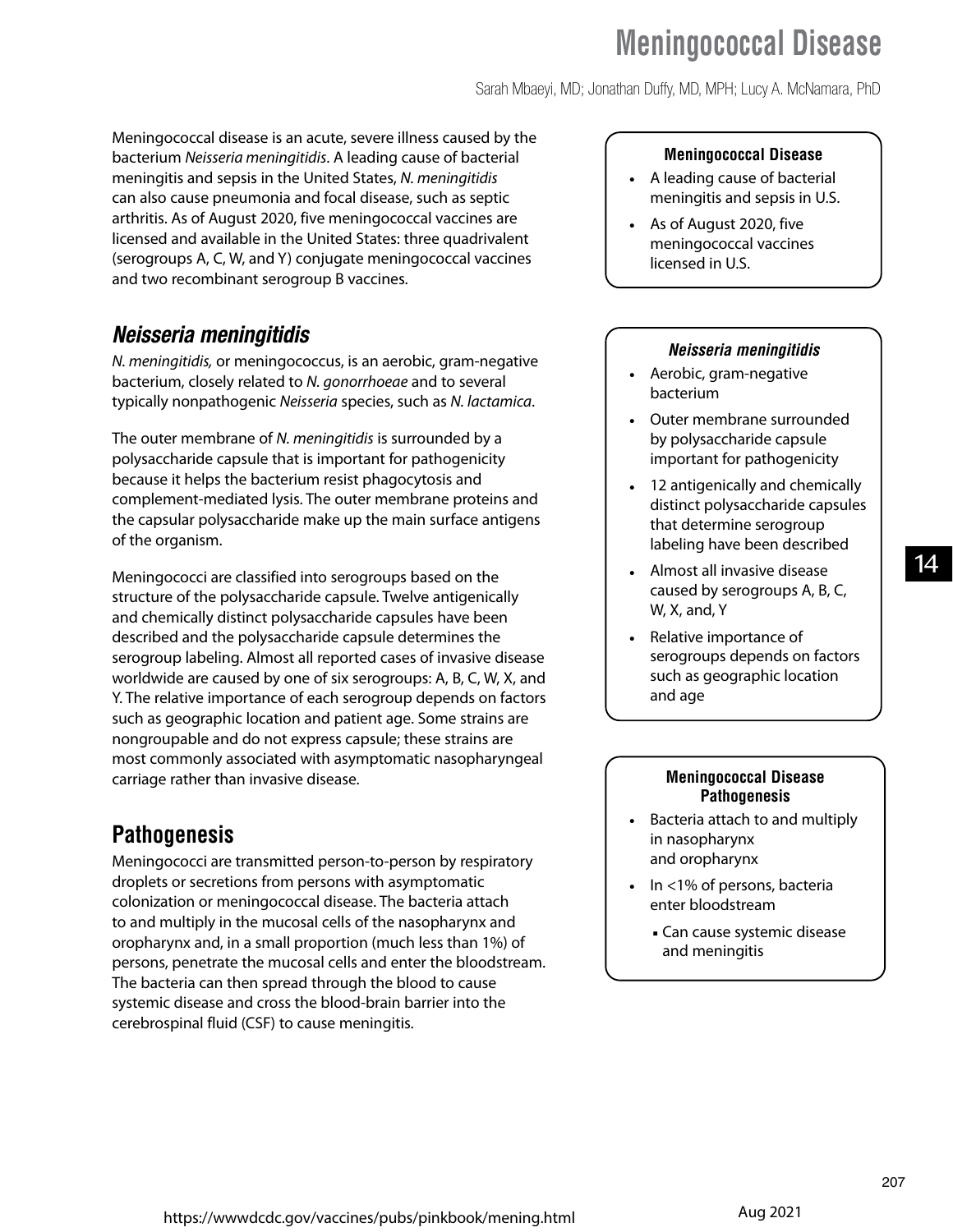#### **Meningococcal Disease Clinical Features**

- Incubation period 3 to 4 days (range, 1 to 10 days)
- Meningitis is the most common presentation of invasive disease (~50% of U.S. cases)
	- Sudden onset of fever, headache, stiff neck, nausea, vomiting, photophobia, altered mental status
- Meningococcal septicemia (30% of cases)
	- Abrupt onset of fever, chills, cold hands and feet, severe aches or pain, vomiting, diarrhea, rash
- Bacteremic pneumonia (15% of cases)
- Meningococci occasionally cause noninvasive infections
- Risk factors for invasive disease
	- Persistent complement component deficiencies
	- Functional or anatomic asplenia
	- HIV infection
	- Travel to or residence in a country where disease is hyperendemic or epidemic
	- Exposure during an outbreak
	- Microbiologists who routinely work with isolates of *N. meningitidis*
	- Household crowding
	- Smoking
	- Antecedent viral upper respiratory infection

### **Clinical Features**

The incubation period of meningococcal disease is typically 3 to 4 days, with a range of 1 to 10 days. Meningitis is the most common presentation of invasive meningococcal disease and is found in about 50% of cases in the United States. Symptoms are similar to those seen in other forms of bacterial meningitis, and typically include sudden onset of fever, headache, and stiff neck, often accompanied by other symptoms, such as nausea, vomiting, photophobia (eye sensitivity to light), and altered mental status. Meningococci can be isolated from the blood in up to 75% of persons with meningitis.

Meningococcal septicemia (bloodstream infection or meningococcemia) occurs without meningitis in about 30% of invasive meningococcal infections. This condition is characterized by abrupt onset of fever; chills; cold hands and feet; severe aches or pain in the muscles, joints, chest, or abdomen; vomiting; diarrhea; and a petechial or purpuric rash often associated with hypotension, shock, acute adrenal hemorrhage, and multiorgan failure. An additional 15% of U.S. cases present with bacteremic pneumonia; this is the most common presentation in adults over 65 years of age. Other syndromes involving isolation of meningococci from normally sterile body sites, such as septic arthritis, can also occur.

Meningococci also occasionally cause noninvasive infections such as conjunctivitis or urethritis. Noninvasive illness due to meningococci is not nationally notifiable and the incidence is unclear. Throughout this chapter, risk factors and demographics described apply only to invasive, reportable meningococcal disease cases and the term *meningococcal disease* refers to *invasive meningococcal disease*. The overall case-fatality ratio of meningococcal disease is 10% to 15%, even with appropriate antibiotic therapy, and can be higher in persons with meningococcemia. As many as 20% of survivors have permanent sequelae, such as hearing loss, neurologic damage, or loss of a limb.

In the United States, incidence of meningococcal disease is highest among infants younger than age 1 year, followed by children age 1 through 4 years. A second peak of disease incidence is found in young adults 17 through 21 years of age. Incidence increases again in adults older than 85 years of age.

Risk factors for the development of meningococcal disease include persistent complement component deficiencies (including use of a complement component inhibitor, eculizumab [Soliris®] or ravulizumab-cwvz [Ultomiris]), functional or anatomic asplenia, HIV infection, travel to or residence in a country where meningococcal disease is hyperendemic or epidemic, and exposure during an outbreak of meningococcal disease. Microbiologists who routinely work with isolates of *N. meningitidis* are also at risk. In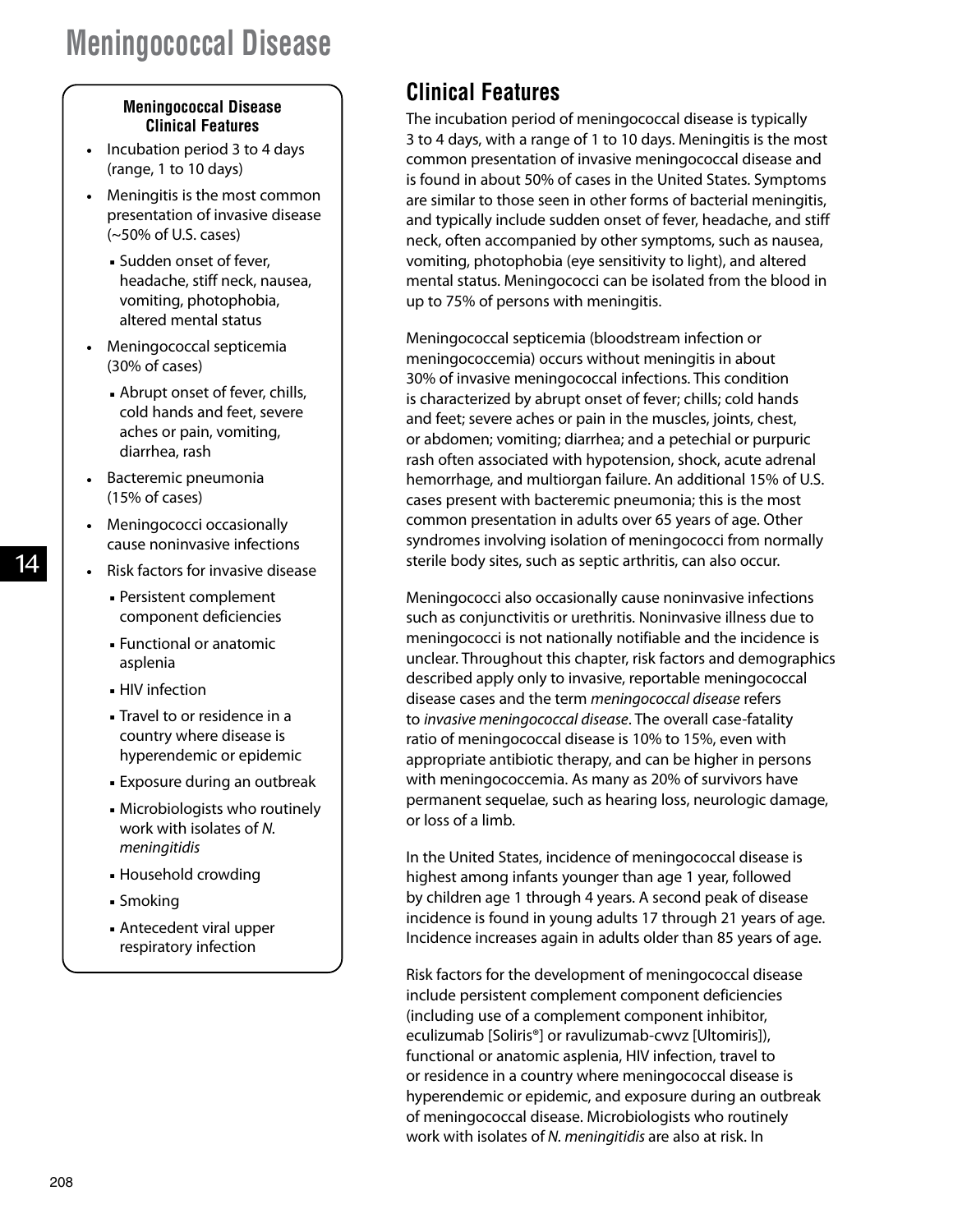addition, household crowding, active and passive smoking, and antecedent viral upper respiratory infection have been associated with meningococcal disease transmission.

### **Laboratory Testing**

Meningococcal disease is diagnosed by culture of *N. meningitidis* from a normally sterile site (e.g., blood, CSF) or purpuric lesions. Meningococcal disease may also be diagnosed through detection of *N. meningitidis*-specific nucleic acid in a specimen obtained from a normally sterile site using a validated polymerase chain reaction (PCR) assay. Although culture remains the gold standard for diagnosis of meningococcal disease, PCR is useful for detection of *N. meningitidis* from clinical samples, particularly when a patient was treated with antibiotics prior to specimen collection. Identification of gramnegative diplococci identified in a sterile site specimen strongly suggests *N. meningitidis* but is not confirmatory.

Once the diagnosis of meningococcal disease has been confirmed, the serogroup should be identified through slide agglutination or real-time PCR. Laboratories that cannot perform serogrouping should transfer the isolate or specimen to a reference laboratory, such as their state public health laboratory. Several new commercial multiplex PCR assays capable of simultaneously testing a single specimen for an array of pathogens have become available (e.g., FilmArray® Blood Culture Identification Panel and FilmArray® Meningitis/ Encephalitis Panel by PCR from ARUP Laboratories). While these assays can rapidly identify *N. meningitidis* species, most do not determine serogroup. Thus, laboratories should continue to perform simultaneous culture and use validated, specific, real-time PCR assays capable of detecting and differentiating meningococcal serogroups. Otherwise, additional steps need to be taken, including performing a reflex culture or, at a minimum, retaining a clinical specimen for further testing at a public health laboratory.

Molecular typing using whole genome sequencing (WGS) can provide useful epidemiologic information, particularly if an outbreak of meningococcal disease is suspected.

Serologic testing (e.g., enzyme immunoassay) for antibodies to meningococcal antigens is not validated for clinical use in the United States. Serologic testing should not be used to establish the diagnosis of meningococcal disease or to determine whether a patient should receive a meningococcal vaccination.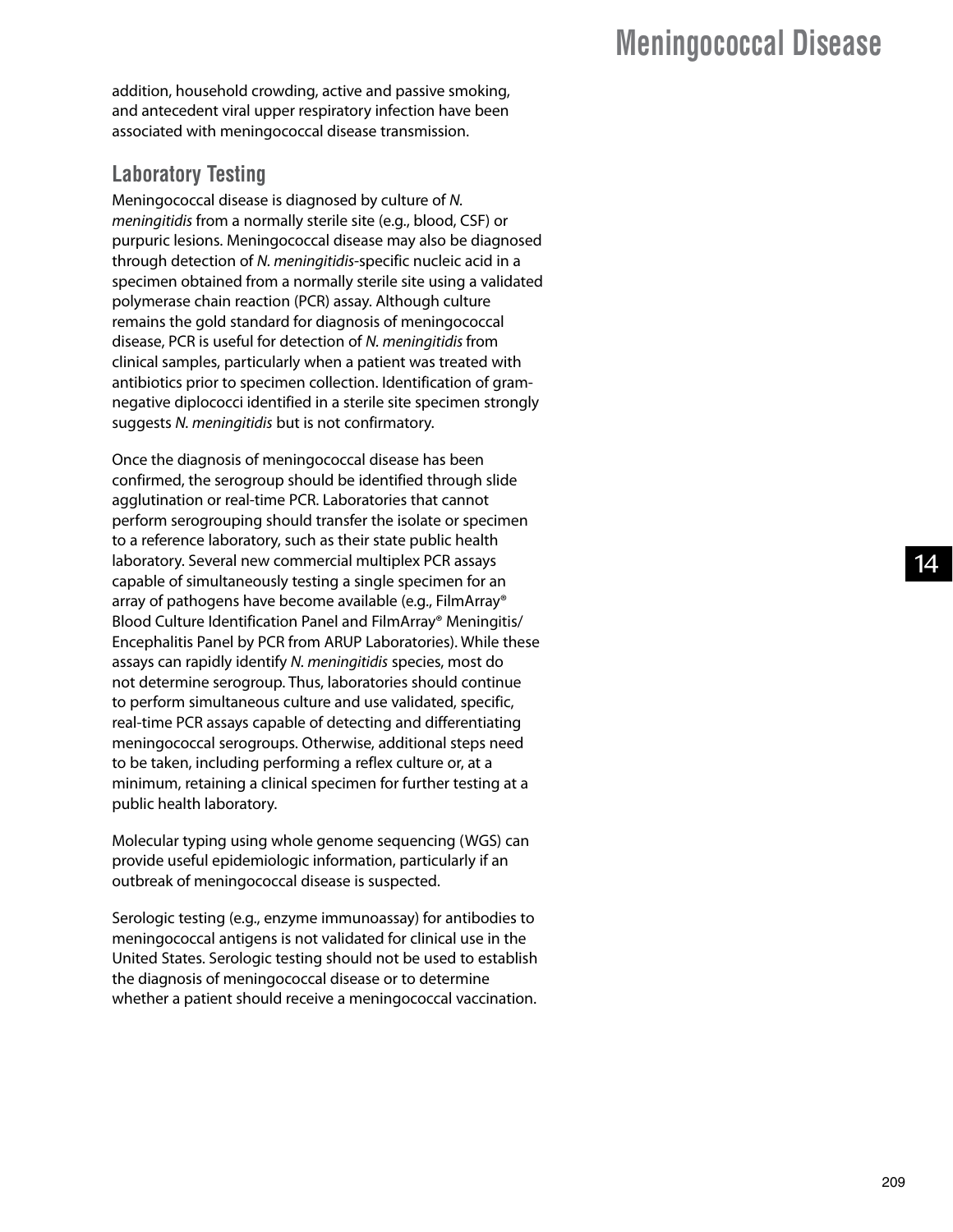#### **Antimicrobial Chemoprophylaxis**

- Primary means for prevention of sporadic meningococcal disease
- Close contacts of infected persons: Household members, childcare center contacts, anyone directly exposed to patient's oral secretions during the 7 days before symptom onset
- Administer as soon as possible, ideally less than 24 hours after identification of index patient

### **Medical Management**

Empiric therapy with broad-spectrum antibiotics (including a third-generation cephalosporin) should be started promptly when meningococcal disease is suspected, ideally after appropriate cultures are obtained.

Once *N. meningitidis* infection has been confirmed, treatment may be continued with penicillin, ampicillin, cefotaxime, or ceftriaxone. However, because there have been recent reports of penicillin-resistant, β-lactamase-producing *N. meningitidis* serogroup Y cases in the United States, healthcare providers should ascertain susceptibility of meningococcal isolates to penicillin before using penicillin or ampicillin for treatment.

### **Antimicrobial Chemoprophylaxis**

In the United States, the primary means for prevention of sporadic meningococcal disease is antimicrobial chemoprophylaxis of close contacts of infected persons. Close contacts include household members, childcare center contacts, and anyone directly exposed to the patient's oral secretions (e.g., through kissing, mouth-to-mouth resuscitation, endotracheal intubation, or endotracheal tube management) during the 7 days before symptom onset. Healthcare personnel should receive chemoprophylaxis if they were managing an airway or were exposed to respiratory secretions of a patient with meningococcal disease.

For travelers, antimicrobial chemoprophylaxis should be considered for any passenger who had direct contact with respiratory secretions from an index patient or for anyone seated directly next to an index patient on a prolonged flight (i.e., one lasting more than 8 hours), or within one seat in any direction on a flight of any duration if the index patient was coughing or vomiting on the flight. Any case of meningococcal disease in a person who has recently traveled should be reported to the local quarantine station to determine whether an air travel contact investigation is indicated.

Chemoprophylaxis is not recommended for close contacts of patients with evidence of *N. meningitidis* only in nonsterile sites (e.g., oropharyngeal, endotracheal, conjunctival). Reports of secondary cases after close contact with persons with noninvasive pneumonia or conjunctivitis are rare; there is no evidence of substantive excess risk. Furthermore, there is no indication to treat persons who are asymptomatic nasopharyngeal carriers.

Because the rate of secondary disease for close contacts is highest immediately after onset of disease in the index patient, antimicrobial chemoprophylaxis should be administered as soon as possible, ideally less than 24 hours after identification of the index patient. Conversely, chemoprophylaxis administered

14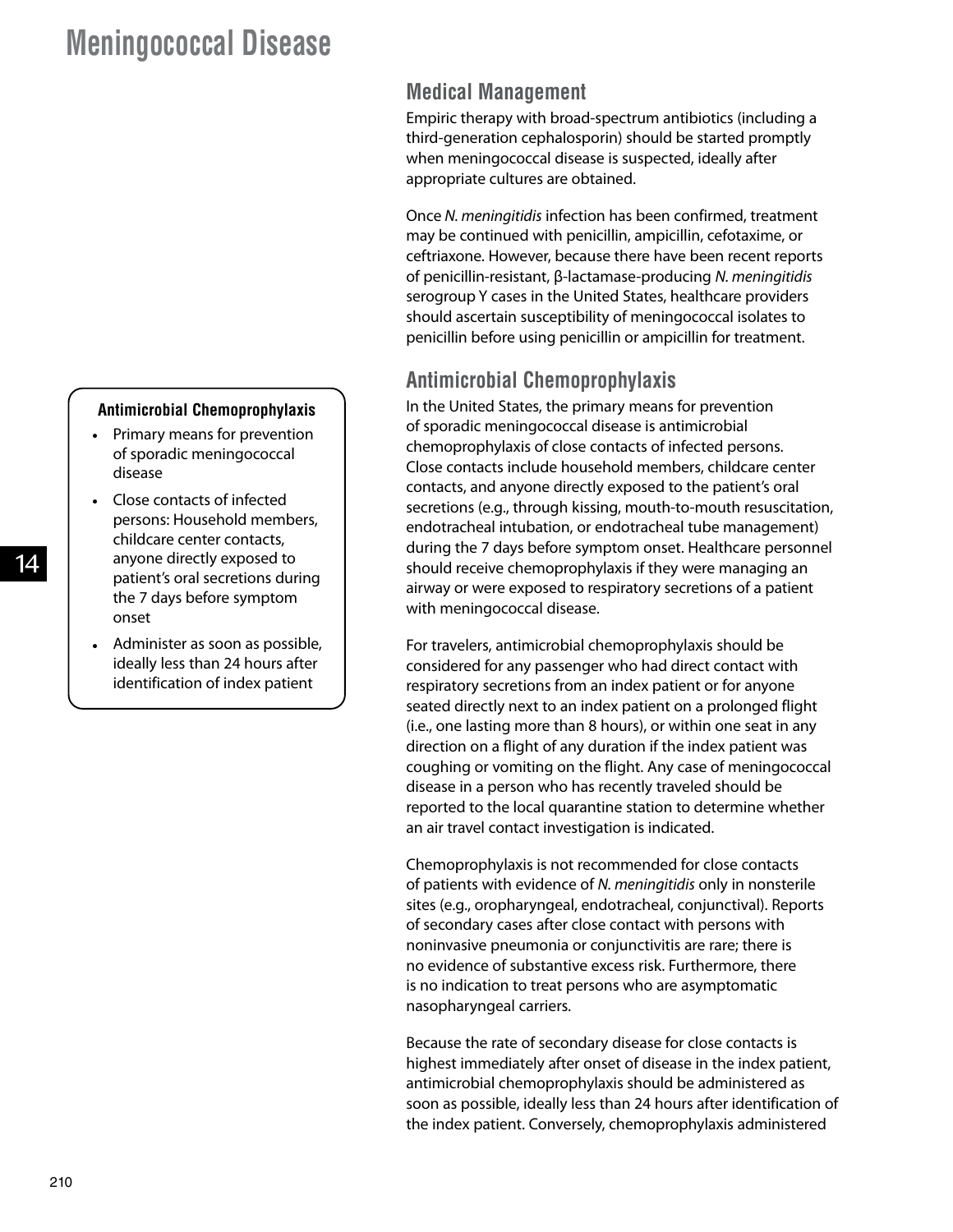more than 14 days after onset of illness in the index patient is probably of limited or no value. Oropharyngeal or nasopharyngeal cultures are not helpful in determining the need for chemoprophylaxis and might unnecessarily delay institution of this preventive measure.

Rifampin, ciprofloxacin, and ceftriaxone are 90% to 95% effective in reducing nasopharyngeal carriage of *N. meningitidis* and are all acceptable antimicrobial agents for chemoprophylaxis. Because there have been recent reports of ciprofloxacin-resistant, β-lactamase-producing *N. meningitidis* serogroup Y cases in the United States, clinicians and public health staff should consider obtaining antimicrobial susceptibility testing of meningococcal isolates to inform prophylaxis decisions if their state has reported a case of meningococcal disease caused by ciprofloxacinresistant strains within the past 2 years. Clinicians should report suspected chemoprophylaxis failures to their public health departments. Systemic antimicrobial therapy for meningococcal disease with agents other than ceftriaxone or other third-generation cephalosporins might not reliably eradicate nasopharyngeal carriage of *N. meningitidis*. If other agents have been used for treatment, the patient should receive chemoprophylactic antibiotics for eradication of nasopharyngeal carriage before being discharged from the hospital.

### **Epidemiology**

### **Occurrence**

Meningococcal disease occurs worldwide. Incidence rates vary by serogroup and geography.

### **Reservoir**

Humans are the only natural reservoir of meningococcus. At any given time, about 10% of adolescents and adults are asymptomatic nasopharyngeal carriers of *N. meningitidis*. Many of these carried strains are nongroupable (not encapsulated) and unlikely to cause disease in most people.

### **Transmission**

Primary mode is by respiratory droplet spread or by direct contact with respiratory secretions.

### **Temporal Pattern**

Meningococcal disease occurs throughout the year; however, the incidence is highest in the late winter and early spring.

### **Meningococcal Disease Epidemiology**

- Reservoir
- Human
- Transmission
	- Respiratory droplets or direct contact with respiratory secretions
- Temporal pattern
	- Peaks in late winter and early spring
- Communicability
	- Generally limited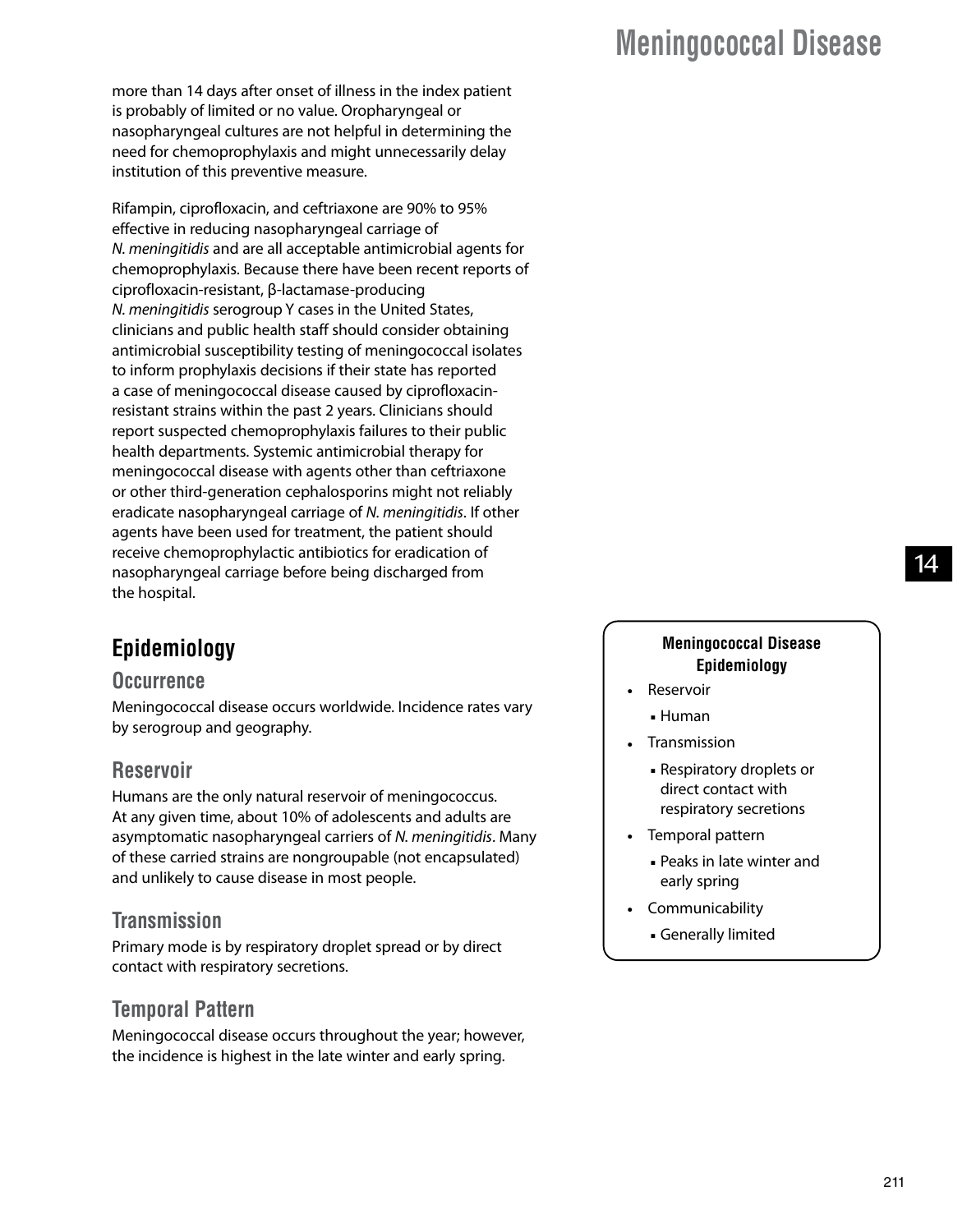### **Communicability**

The communicability of *N. meningitidis* is generally limited. In studies of households in which a case of meningococcal disease has occurred, only 3% to 4% of households had secondary cases. Most households had only one secondary case. Estimates of the risk of secondary transmission are generally 2–4 cases per 1,000 household members at risk. However, this risk is 500 to 800 times greater than in the general population.

## **Secular Trends in the United States**

Incidence of meningococcal disease in the United States has declined annually following a peak in the late 1990s. In 2018, 329 total cases were reported in the United States, representing an incidence of 0.10 per 100,000 population. Serogroups B and C are the major causes of meningococcal disease in the United States, each being responsible for approximately 25% to 40% of cases; serogroups W and Y, along with nongroupable meningococci, are each responsible for another 5% to 15%. The proportion of cases caused by each serogroup varies by age group. Approximately 60% of disease among children and young adults under 24 years of age is caused by serogroup B. In particular, among individuals 18 to 24 years of age, college students have more than three times the risk of serogroup B meningococcal disease as similarly aged people not attending college. Meanwhile, serogroups C, W, or Y cause about 60% of all cases of meningococcal disease among persons 24 years of age and older.

In the United States, meningococcal outbreaks account for about 5% of reported cases (i.e., 95% of cases are sporadic). An outbreak is defined as 2–3 outbreak-associated cases (e.g., cases of the same serogroup unless found to be genetically unrelated by molecular typing methods) in an organization (e.g., school, college, correctional facility) during a three-month period, or multiple outbreak-associated cases with an incidence of meningococcal disease that is above the expected incidence in a community during a three-month period. During 2010 through 2018, multiple serogroup B outbreaks among university students and serogroup C outbreaks among men who have sex with men were reported. Other communities and organizations, including populations experiencing homelessness and correctional facilities, also experienced outbreaks during this time.

#### **Meningococcal Disease Secular Trends in the United States**

- In 2018, 329 total cases reported (0.10 per 100,000 population)
- Serogroups B and C major causes of meningococcal disease
- Proportion of cases caused by each serogroup varies by age group
- Outbreaks account for 5% of reported cases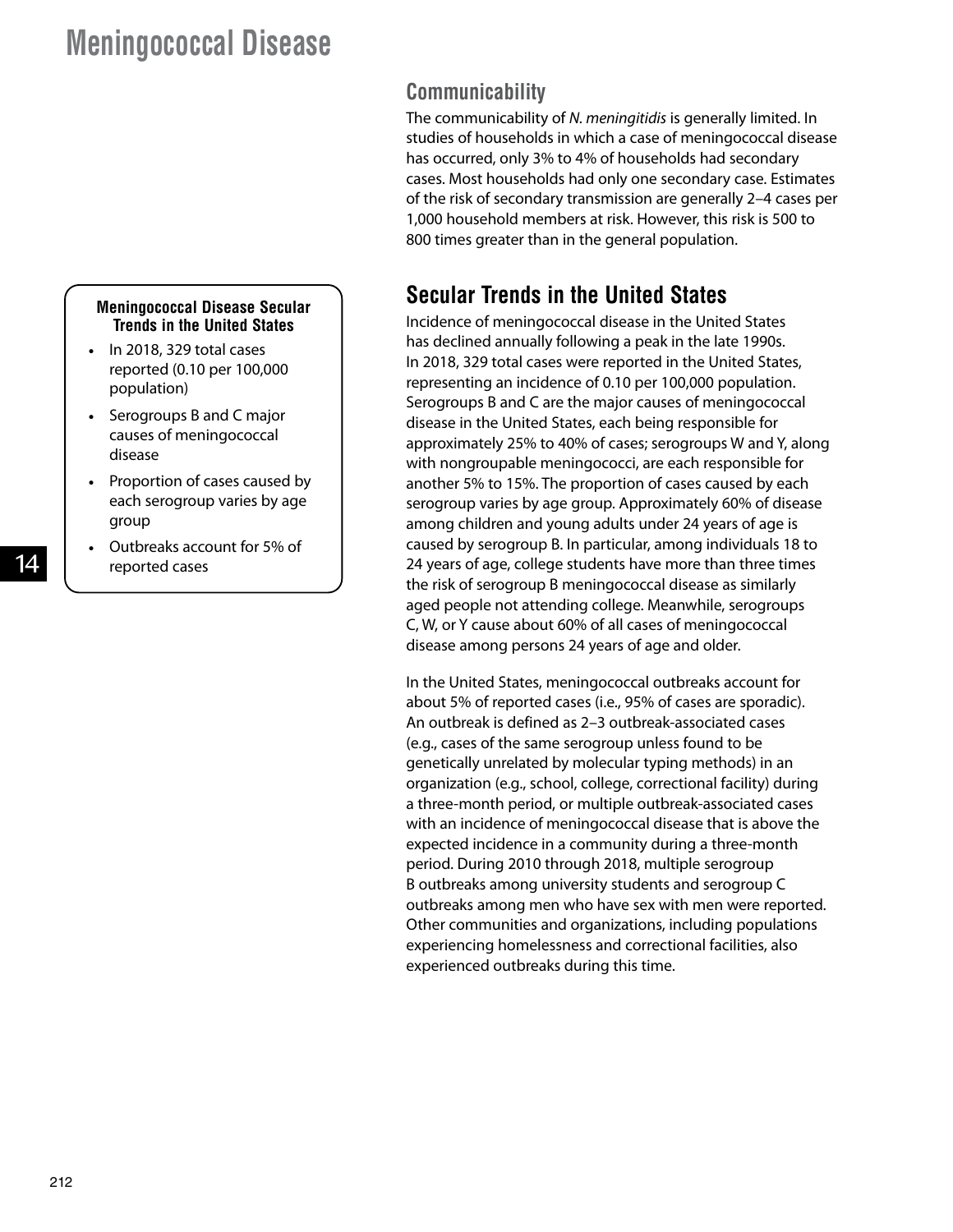### **Meningococcal Vaccines**

### **Characteristics**

#### **Meningococcal Polysaccharide Vaccine**

As of 2017, meningococcal polysaccharide vaccine (Menomune) is no longer available in the United States.

### **Quadrivalent Meningococcal Conjugate (Serogroups A, C, W, Y) Vaccines**

Three quadrivalent meningococcal conjugate vaccines are licensed for use in the United States: MenACWY-D (Menactra), MenACWY-CRM (Menveo), and MenACWY-TT (MenQuadfi). The combination Hib and bivalent meningococcal conjugate vaccine, Hib-MenCY (MenHibrix), is no longer available in the United States.

Menactra is approved for use in persons age 9 months through 55 years, Menveo is approved for use in persons age 2 months through 55 years, and MenQuadfi is approved for use in persons age 2 years or older. Menveo is prepared using media containing yeast extracts. Quadrivalent meningococcal conjugate vaccines are administered by intramuscular injection and do not contain an adjuvant, antibiotic, or preservative, although formaldehyde is added during the manufacturing process.

### **Serogroup B Meningococcal Vaccines**

Two recombinant serogroup B meningococcal (MenB) vaccines are licensed for use in the United States: MenB-FHbp (Trumenba) and MenB-4C (Bexsero).

Trumenba and Bexsero are approved for use in persons age 10 through 25 years and are administered by intramuscular injection. Each dose of Trumenba and Bexsero contain aluminum as an adjuvant. Bexsero contains kanamycin as an antibiotic. Neither Trumenba nor Bexsero contain a preservative. The tip caps of prefilled syringes of Bexsero contain latex.

## **Vaccination Schedule And Use**

### **Meningococcal Conjugate Vaccines**

The Advisory Committee on Immunization Practices (ACIP) recommends routine vaccination with MenACWY vaccine for all adolescents at age 11 through 18 years, with the first dose at age 11 or 12 years and a booster dose at age 16 years. For adolescents who receive the first dose at age 13 through 15 years, a one-time booster dose should be administered, preferably at age 16 through 18 years. Healthy persons who receive their first routine dose of MenACWY vaccine at or after age 16 years do not need a booster dose unless they become at

# **Meningococcal Disease**

#### **Meningococcal Vaccines**

- Quadrivalent Meningococcal Conjugate Vaccines
	- MenACWY-D (Menactra)
	- MenACWY-CRM (Menevo)
	- MenACWY-TT (MenQuadfi)
- Serogroup B Meningococcal Vaccines
	- MenB-FHbp (Trumenba)
	- MenB-4C (Bexsero)

#### **Meningococcal Vaccine Characteristics**

- Quadrivalent Meningococcal Conjugate Vaccines
	- Administered by intramuscular injection
	- Do not contain an adjuvant, antibiotic, or preservative
- Serogroup B Meningococcal Vaccines
	- Administered by intramuscular injection
	- Contain aluminum as an adjuvant
	- MenB-4C (Bexsero) contains kanamycin as an antibiotic and its prefilled syringes contain latex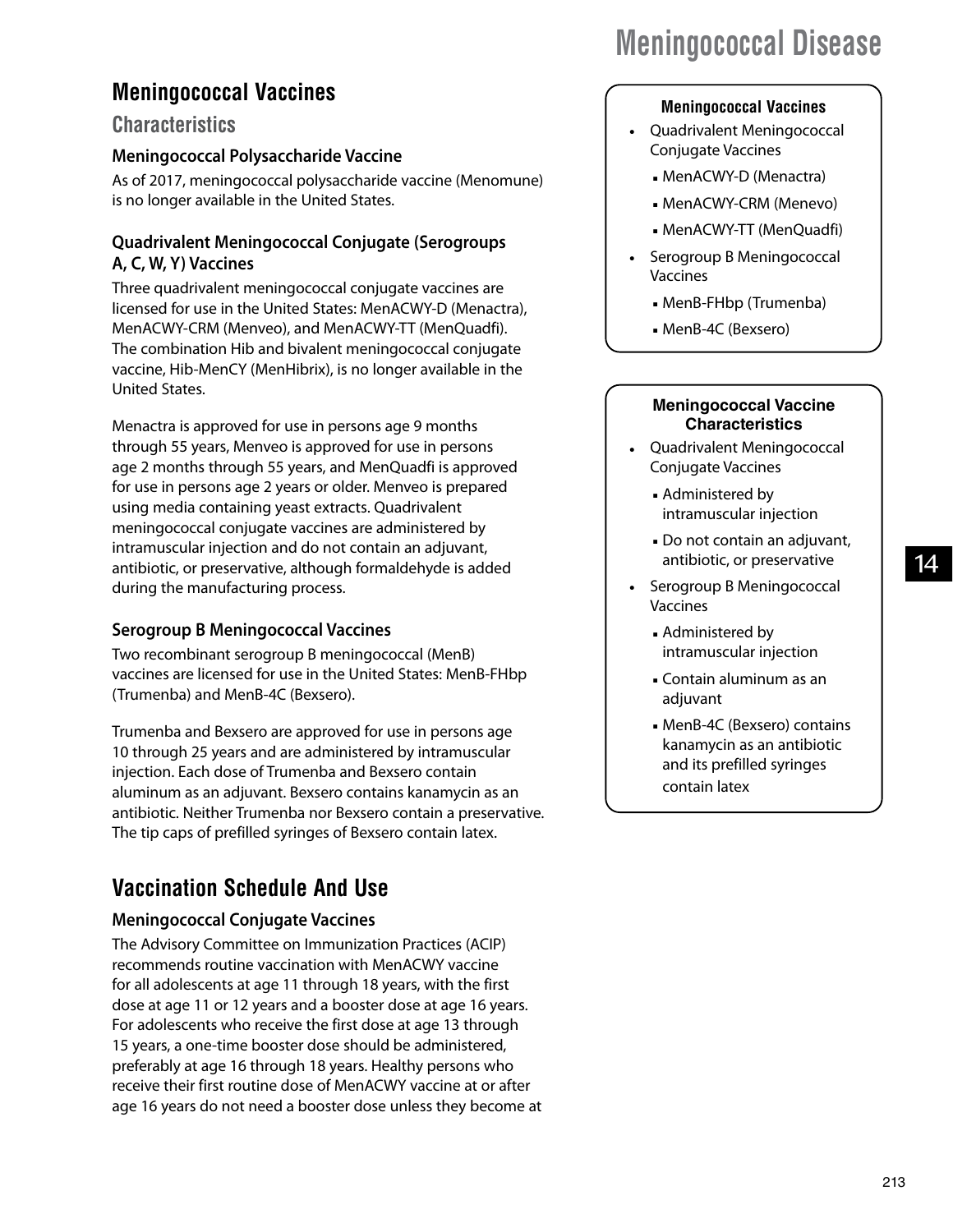#### **Meningococcal Vaccination Schedule**

- Ouadrivalent Meningococcal Conjugate Vaccines
	- 1 dose at age 11 or 12 years
	- Booster dose at age 16 years
	- Healthy persons who receive first dose at or after age 16 years do not need a booster dose unless they become at increased risk for meningococcal disease
	- Schedule for persons at increased risk for meningococcal disease varies by risk group and age (see tables)
- Serogroup B Meningococcal Vaccines
	- Recommended for persons age 10 years or older who are at increased risk of serogroup B meningococcal disease (see tables)
	- –2-dose series of Bexsero at 0 and 1 month or
	- –3-dose series of Trumenba at 0, 1–2, and 6 months
	- Shared clinical decision making for adolescents age 16 through 23 years

increased risk for meningococcal disease. Routine vaccination of healthy persons who are not at increased risk for meningococcal disease is not recommended after age 21 years.

ACIP also recommends vaccination for persons age 2 months or older at increased risk for meningococcal disease due to serogroups A, C, W, or Y. This recommendation includes:

- Persons with persistent complement component deficiencies, including persons taking eculizumab or ravulizumab-cwvz
- Persons who have functional or anatomic asplenia, including sickle cell disease
- Persons with HIV infection
- Microbiologists who are routinely exposed to isolates of *N. meningitidis*
- Persons identified by public health officials to be at increased risk during a meningococcal disease outbreak due to serogroup A, C, W, or Y
- Persons who travel to or reside in countries where meningococcal disease is endemic or hyperendemic, including the "meningitis belt" of sub-Saharan Africa or the Kingdom of Saudi Arabia during the annual Hajj and Umrah pilgrimages

Infants and children who received Hib-MenCY and are traveling to areas with high endemic rates of meningococcal disease are not protected against serogroups A and W and should receive age-appropriate MenACWY vaccine.

MenQuadfi, but not Menactra or Menveo, is licensed for use in adults age 56 years or older. However, any of these vaccines can be used to vaccinate people in this age group who are recommended to receive quadrivalent meningococcal vaccine because of increased risk for meningococcal disease.

In children at increased risk for meningococcal disease, Menactra should be given either before or at the same time as DTaP to avoid interference with the immune response to meningococcal vaccine. In addition, because of the high risk for invasive pneumococcal disease, children with functional or anatomic asplenia or HIV infection should not be vaccinated with Menactra before age 2 years to avoid interference with the immune response to pneumococcal conjugate vaccine (PCV13). If Menactra is used in persons of any age with asplenia or HIV, it should not be administered until at least 4 weeks after completion of all PCV13 doses. There are no similar constraints on Menveo or MenQuadfi administration. Booster vaccination is recommended for persons who remain at increased risk of meningococcal disease. If the most recent dose was received at younger than 7 years, a booster dose should be given after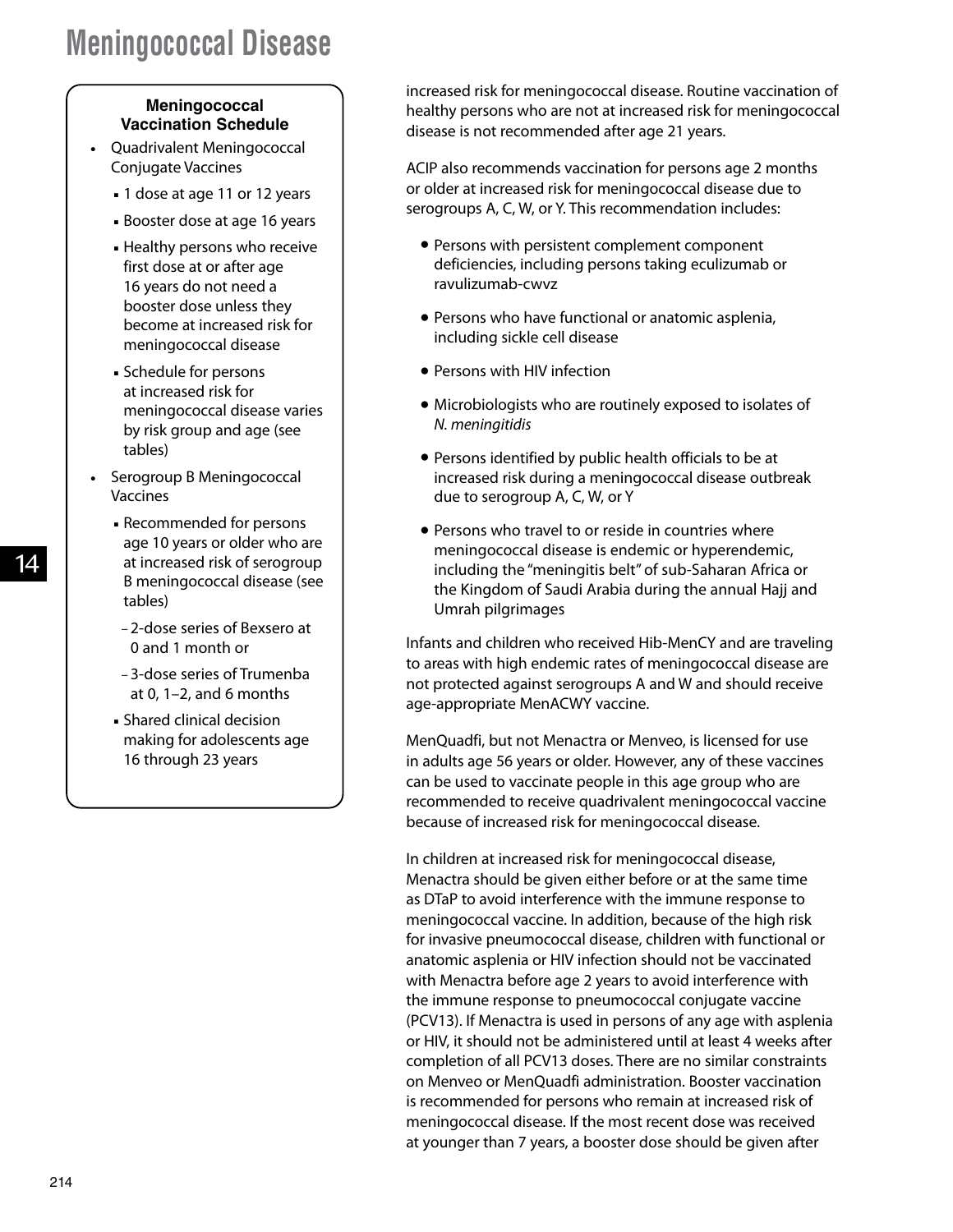3 years. If the most recent dose was received at age 7 years or older, a booster dose should be administered after 5 years and every 5 years thereafter as long as the person remains at increased risk for meningococcal disease.

Menactra, Menveo, or MenQuadfi can be administered at the same visit as other indicated vaccines with one exception. In persons with anatomic or functional asplenia and/or HIV infection, Menactra and pneumococcal conjugate vaccine (PCV13) should not be administered simultaneously.

If the liquid C-W-Y component of Menveo is administered alone (without using it to reconstitute the lyophilized A component), revaccination may not be needed. Serogroup A disease is rare in the United States, so revaccination is not necessary if the person does not plan to travel outside the United States. However, the person should be revaccinated with a properly reconstituted dose of Menveo, or a dose of Menactra or MenQuadfi if they are traveling internationally, especially if traveling to Africa. There is no minimum interval between the incomplete dose given in error and the repeat dose.

#### **Serogroup B Meningococcal Vaccines**

ACIP recommends MenB vaccine for persons 10 years of age or older who are at increased risk of serogroup B meningococcal disease. This recommendation includes persons with persistent complement component deficiencies, including persons taking eculizumab or ravulizumab; persons who have anatomic or functional asplenia, including sickle cell disease; microbiologists who are routinely exposed to isolates of *N. meningitidis*; or anyone identified by public health officials to be at increased risk because of a serogroup B meningococcal disease outbreak. In persons at increased risk for serogroup B meningococcal disease, ACIP recommends either a 2-dose series of Bexsero at 0 and 1 month (or longer), or a 3-dose series of Trumenba at 0, 1 to 2, and 6 months. See the tables on pages 241-242 for details on ACIP MenB vaccine recommendations for persons at increased risk for meningococcal disease. If the second dose of Bexsero or Trumenba dose is given earlier than the recommended interval, then the dose should be repeated at least 4 weeks after the last dose. However, if the second dose of Trumenba is administered at an interval of 6 months or more, a third dose does not need to be administered. If the third dose of Trumenba is administered earlier than 4 months after the second dose, the dose should be repeated at least 4 months after the last dose.

ACIP also recommends adolescents age 16 through 23 years receive MenB vaccine for short-term protection against most strains of serogroup B meningococcal disease based on shared clinical decision-making. The preferred age for vaccination is 16 through 18 years. In healthy adolescents, either a 2-dose series of Bexsero at 0 and 1 month (or longer) or a 2-dose series of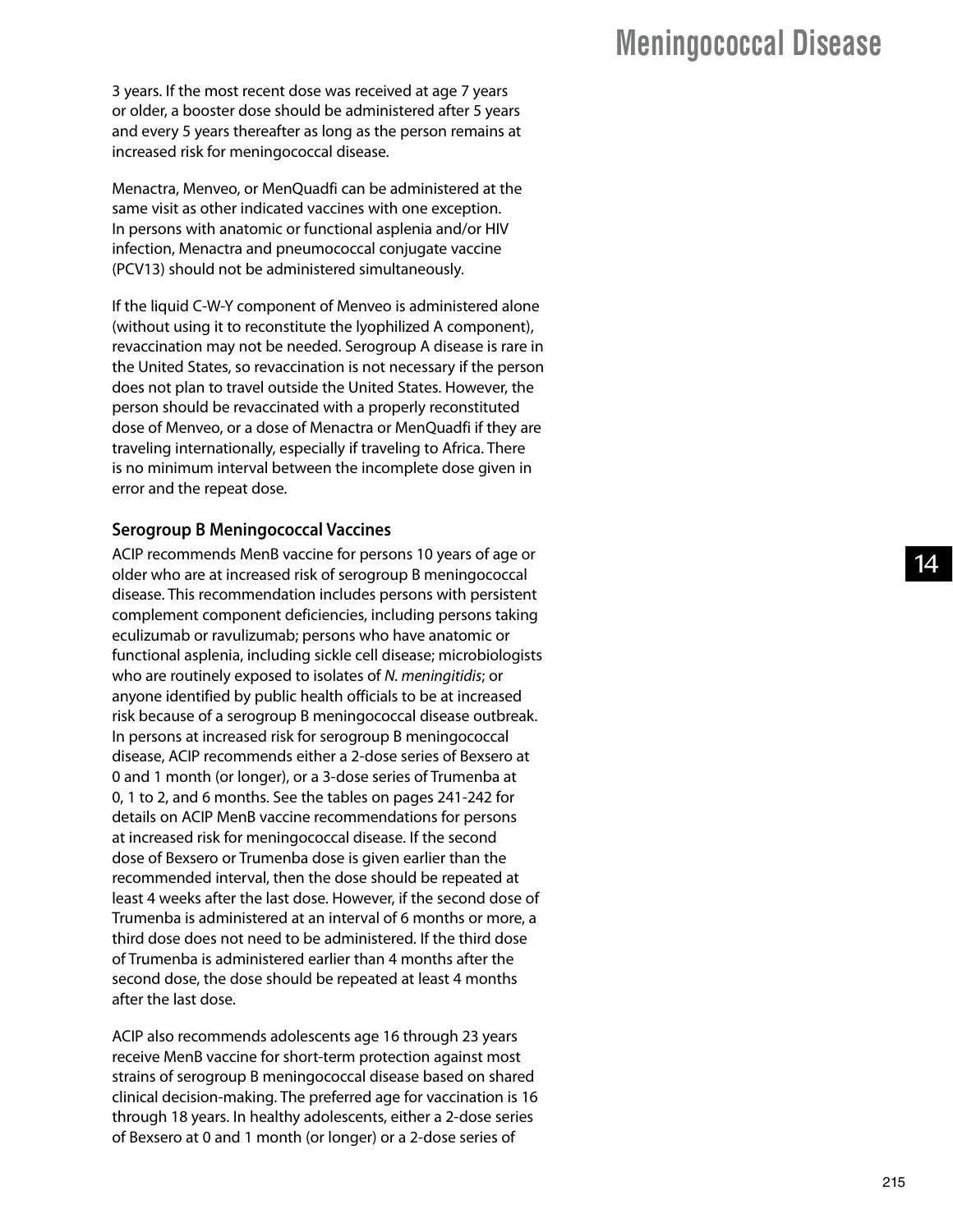Trumenba at 0 and 6 months may be used. If the second dose of Bexsero is given earlier than the recommended interval, the dose should be repeated at least 4 weeks after the last dose. If the second dose of Trumenba is administered earlier than 6 months after the first dose, a third dose should be administered at least 4 months after the second dose.

Persons who have completed a MenB primary series and who become or remain at increased risk for meningococcal disease are recommended to receive booster vaccination. For persons 10 years of age or older with complement deficiency, complement inhibitor use, asplenia, or who are microbiologists routinely exposed to isolates, ACIP recommends a booster dose one year following completion of a MenB primary series followed by booster doses every 2 to 3 years thereafter, for as long as increased risk remains. For persons 10 years of age or older determined by public health officials to be at increased risk during a serogroup B outbreak, ACIP recommends a one-time booster dose if it has been at least one year since completion of the primary series. (A booster interval of at least six months may be considered by public health officials depending on the specific outbreak, vaccination strategy, and projected duration of elevated risk). Serogroup B meningococcal vaccine may be administered simultaneously or at any interval with other live or inactivated vaccines, including meningococcal conjugate vaccines.

Trumenba and Bexsero are not interchangeable. The same serogroup B meningococcal vaccine brand must be used for all doses of the series. If doses of both brands have been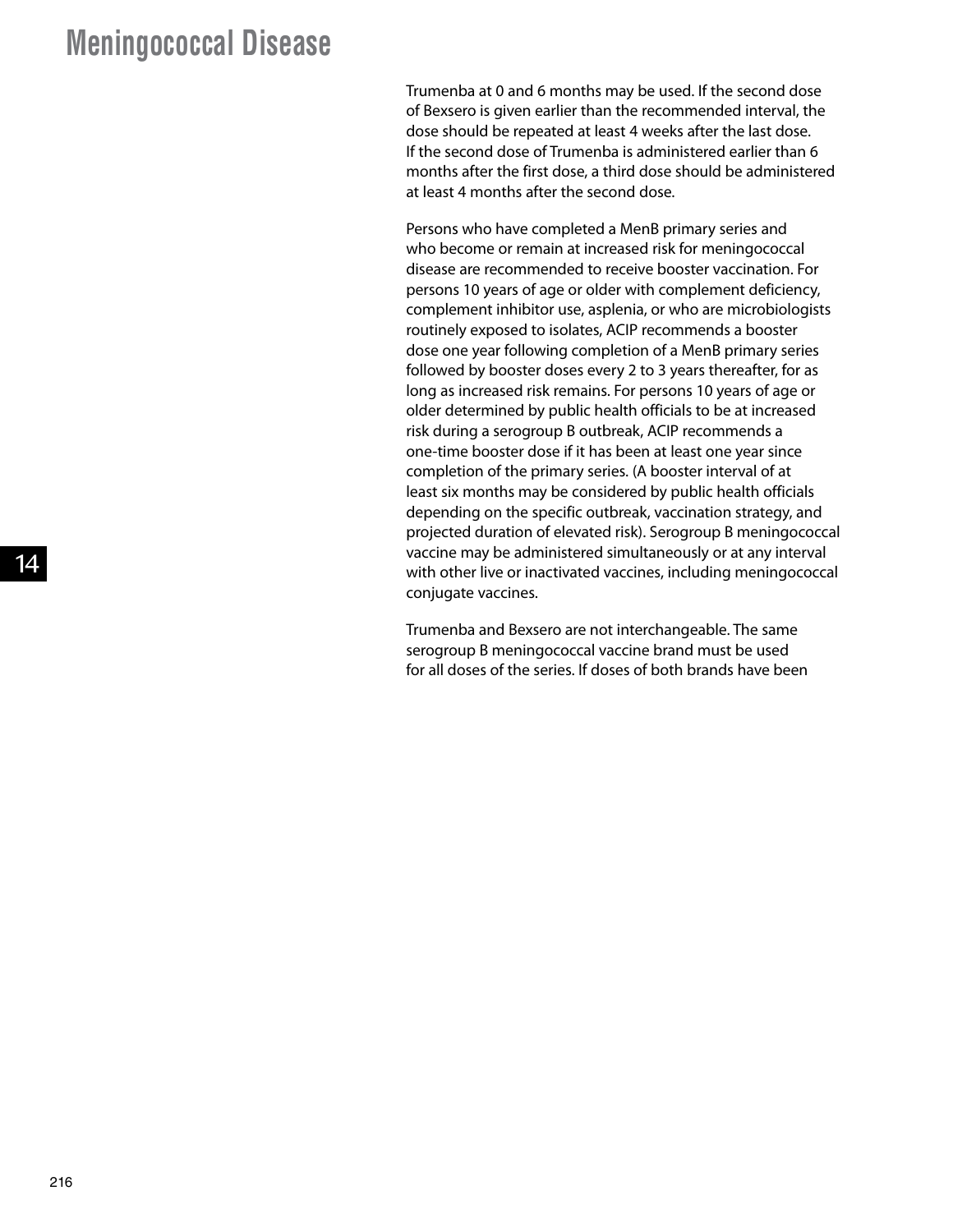administered to the same patient, the provider should ensure that the patient receives a complete series of either brand and ignore any doses of the other brand. The next dose of the selected brand should be given no sooner than the recommended interval after the previous dose of the same brand AND at least 4 weeks after the last (or only) dose of the other brand.

| Age         | <b>Risk Group</b>                                    | <b>MenACWY</b><br>primary series                                                                                                                                                                                                                                                                                        | <b>MenACWY</b><br>booster dose                                    | <b>MenB</b> vaccine<br>recommendation* | <b>MenB</b> booster<br>$dose*$ |
|-------------|------------------------------------------------------|-------------------------------------------------------------------------------------------------------------------------------------------------------------------------------------------------------------------------------------------------------------------------------------------------------------------------|-------------------------------------------------------------------|----------------------------------------|--------------------------------|
|             | • Asplenia<br>• HIV infection                        | Menactra:<br>Not recommended<br>MenQuadfi:<br>Not recommended<br>Menveo:<br>• 1st dose at 8 weeks:<br>4-dose series at 2, 4, 6,<br>and 12 months<br>$\bullet$ 1st dose at 7-23<br>months: 2 doses at<br>least 12 weeks apart,<br>with 2nd dose at age 1<br>year or older                                                | Recommended<br>for individuals at<br>continued risk. <sup>+</sup> | No<br>recommendation                   | No<br>recommendation           |
| 2-23 months | • Complement<br>deficiency<br>• Outbreak<br>• Travel | MenQuadfi: Not<br>recommended<br>Menactra:<br>• 9-23 months: 2 doses<br>at least 12 weeks apart<br><b>or</b><br>Menveo:<br>• 1st dose at 8 weeks:<br>4-dose series at 2, 4, 6,<br>and 12 months<br>$\bullet$ 1st dose at 7-23<br>months: 2 doses at<br>least 12 weeks apart,<br>with 2nd dose at age 1<br>year or older | Recommended<br>for individuals at<br>continued risk. <sup>†</sup> | No<br>recommendation                   | <b>No</b><br>recommendation    |

### **ACIP meningococcal vaccine recommendations for persons at increased risk for meningococcal disease (age 2 through 23 months)**

\*Note that MenB-FHbp and MenB-4C are not interchangeable; the same vaccine should be used for all doses, including booster doses.

† Revaccination with meningococcal conjugate vaccine is recommended after 3 years for children who received their last dose at <7 years of age. Revaccination is recommended after 5 years for people who received their last dose at ≥7 years of age, and every 5 years thereafter for people at continued risk.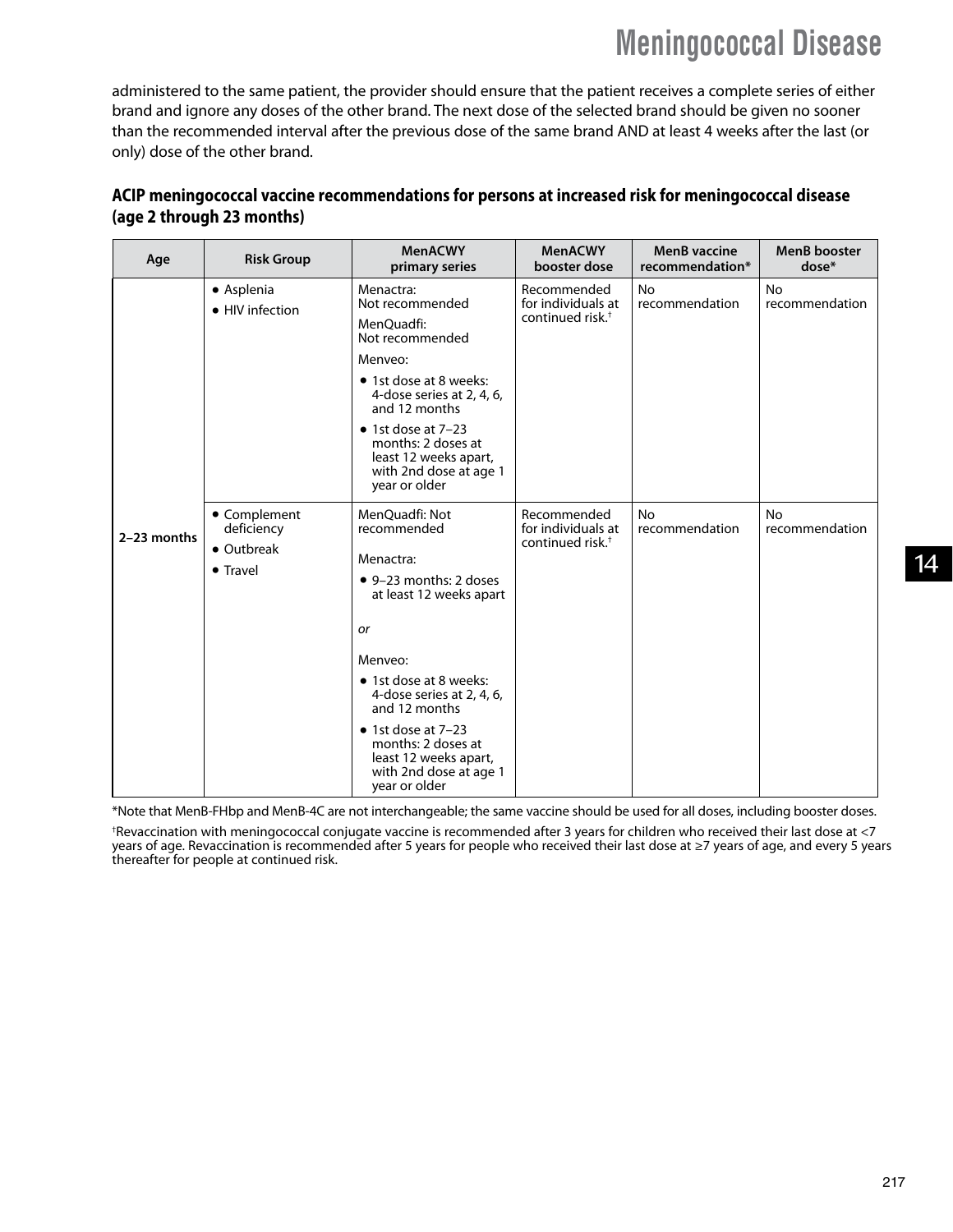#### **ACIP meningococcal vaccine recommendations for persons at increased risk for meningococcal disease (age 2 through 9 years)**

| Age       | <b>Risk Group</b>                                                                                     | <b>MenACWY</b><br>primary series  | <b>MenACWY</b><br>booster dose                                    | <b>MenB</b> vaccine<br>recommendation* | MenB booster<br>$dose*$ |
|-----------|-------------------------------------------------------------------------------------------------------|-----------------------------------|-------------------------------------------------------------------|----------------------------------------|-------------------------|
| 2-9 years | $\bullet$ Asplenia <sup>+</sup><br>$\bullet$ HIV infection <sup>+</sup><br>• Complement<br>deficiency | 2 doses at least<br>8 weeks apart | Recommended<br>for individuals at<br>continued risk. <sup>§</sup> | No<br>recommendation                   | No<br>recommendation    |
|           | • Outbreak<br>$\bullet$ Travel                                                                        | dose                              | Recommended<br>for individuals at<br>continued risk. <sup>§</sup> | No<br>recommendation                   | No<br>recommendation    |

\*Note that MenB-FHbp and MenB-4C are not interchangeable; the same vaccine should be used for all doses, including booster doses. † Menactra must be administered at least 4 weeks after completion of PCV13 series.

§ Revaccination with meningococcal conjugate vaccine is recommended after 3 years for children who received their last dose at <7 years of age. Revaccination is recommended after 5 years for people who received their last dose at ≥7 years of age, and every 5 years thereafter for people at continued risk.

### **ACIP meningococcal vaccine recommendations for persons at increased risk for meningococcal disease (age 10 years or older)**

| Age             | <b>Risk Group</b>                                             | <b>MenACWY</b><br>primary series  | <b>MenACWY</b><br>booster dose                                    | <b>MenB</b> vaccine<br>recommendation*                                                                             | MenB booster dose*                                                                                                                                                                                                                                                                                                                         |
|-----------------|---------------------------------------------------------------|-----------------------------------|-------------------------------------------------------------------|--------------------------------------------------------------------------------------------------------------------|--------------------------------------------------------------------------------------------------------------------------------------------------------------------------------------------------------------------------------------------------------------------------------------------------------------------------------------------|
|                 | $\bullet$ Asplenia <sup>+</sup><br>• Complement<br>deficiency | 2 doses at least<br>8 weeks apart | Recommended<br>for individuals at<br>continued risk. <sup>§</sup> | Trumenba: 3-dose<br>series at 0, $1-2$ , and<br>6 months or<br>Bexsero: 2-dose<br>series at least 1<br>month apart | For individuals who remain at<br>increased risk of serogroup B<br>disease, a single dose of MenB<br>vaccine is recommended 1 year<br>after completion of the<br>primary vaccination series and<br>every 2-3 years thereafter                                                                                                               |
|                 | HIV infection <sup>+</sup>                                    | 2 doses at least<br>8 weeks apart | Recommended<br>for individuals at<br>continued risk. <sup>§</sup> | No<br>recommendation                                                                                               | No<br>recommendation                                                                                                                                                                                                                                                                                                                       |
| $\geq$ 10 years | Microbiologist                                                | 1 dose                            | Recommended<br>for individuals at<br>continued risk. <sup>§</sup> | Trumenba: 3-dose<br>series at 0, 1-2, and<br>6 months or<br>Bexsero: 2-dose<br>series at least 1<br>month apart    | For individuals who remain at<br>increased risk of serogroup B<br>disease, a single dose of MenB<br>vaccine is recommended 1 year<br>after completion of the primary<br>vaccination series and every<br>2-3 years thereafter                                                                                                               |
|                 | Outbreak                                                      | 1 dose                            | Recommended<br>for individuals at<br>continued risk. <sup>§</sup> | Trumenba: 3-dose<br>series at 0, 1-2, and<br>6 months or<br>Bexsero: 2-dose<br>series at least 1<br>month apart    | For individuals who were<br>previously vaccinated and<br>identified as being at increased<br>risk during an outbreak, a<br>single dose of MenB vaccine is<br>recommended if it has been $\geq 1$<br>year since MenB primary series<br>completion ( $\geq 6$ month interval<br>might also be considered by<br>public health professionals). |
|                 | <b>Travel</b>                                                 | 1 dose                            | Recommended<br>for individuals at<br>continued risk. <sup>§</sup> | No<br>recommendation                                                                                               | No<br>recommendation                                                                                                                                                                                                                                                                                                                       |

\*Note that MenB-FHbp and MenB-4C are not interchangeable; the same vaccine should be used for all doses, including booster doses. † Menactra must be administered at least 4 weeks after completion of PCV13 series.

§ Revaccination with meningococcal conjugate vaccine is recommended after 3 years for children who received their last dose at <7 years of age. Revaccination is recommended after 5 years for people who received their last dose at ≥7 years of age, and every 5 years thereafter for people at continued risk.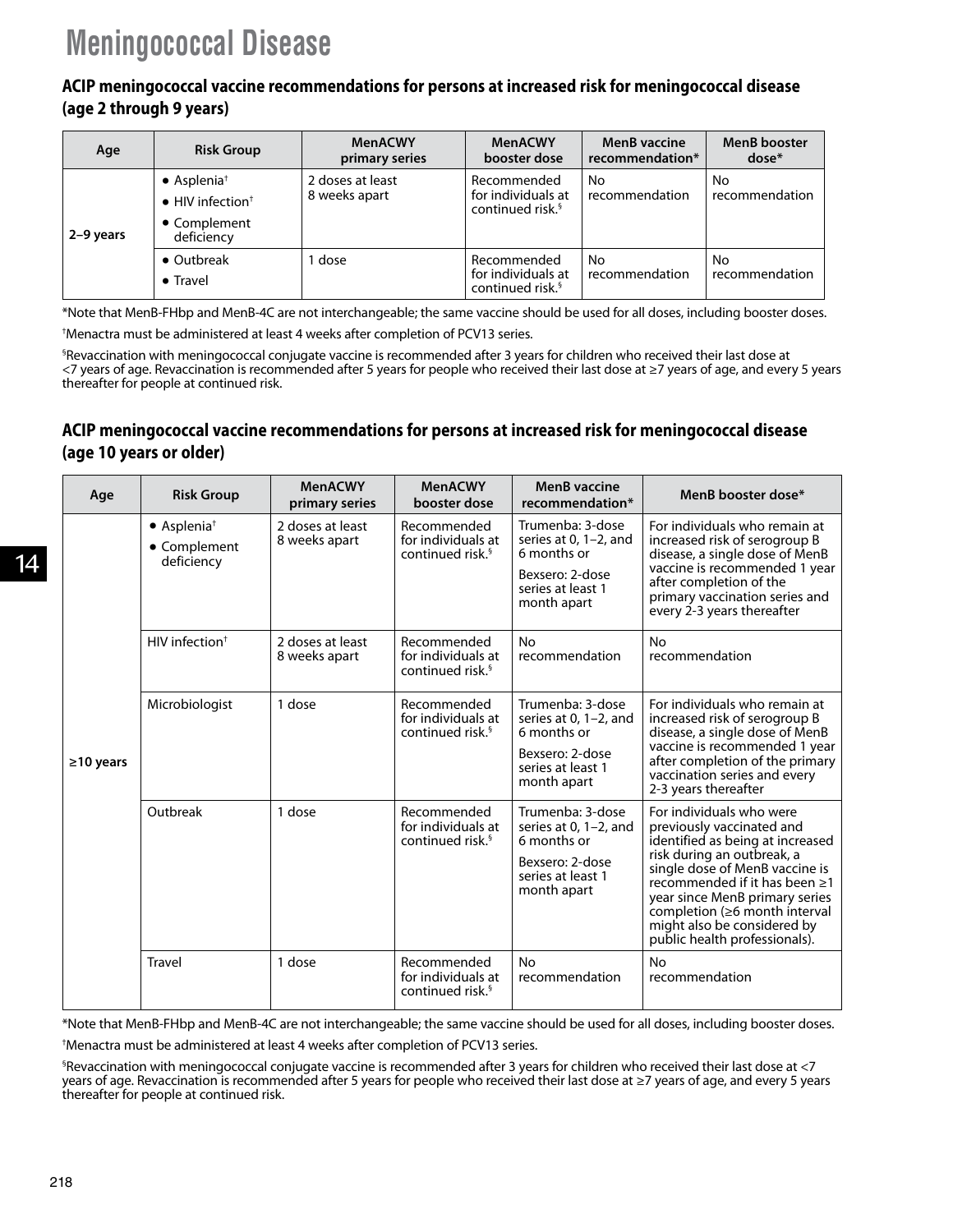## **Immunogenicity and Vaccine Effectiveness**

### **Meningococcal Conjugate Vaccines**

In clinical trials, the immunogenicity of MenACWY vaccines was assessed as seroconversion rates, defined as achieving a seroresponse at a predefined serum bactericidal antibody level for each serogroup, or the proportion of participants with a fourfold or greater increase in bactericidal antibody to each serogroup. An evaluation of MenACWY-D effectiveness (VE) in U.S. adolescents demonstrated that the overall effectiveness is 69% (51 to 80%). Effectiveness was 77% (57 to 88%) for serogroup C and 51% (1 to 76%) for serogroup Y. Effectiveness waned over time; VE was 79% (49 to 91%) within 1 year of vaccination, 69% (44 to 83%) 1 to 2 years after vaccination, and 61% (25 to 79%) 3 to 8 years after vaccination. These results, along with antibody persistence data showing waning immunity 3 to 5 years following a single dose, informed the ACIP recommendation for a booster dose in adolescents at age 16 years following a primary dose at age 11 or 12 years.

### **Serogroup B Meningococcal Vaccines**

For both Trumenba and Bexsero, antibody responses were measured by serum bactericidal activity using human complement against selected meningococcal serogroup B strains. Immunogenicity was assessed as the proportion of subjects who achieved a fourfold or greater increase in serum bactericidal activity using human complement (hSBA) titer for each of the serogroup B strains tested, and the proportion of subjects who achieved a titer greater than or equal to the lower limit of quantification of the assay for all strains (composite response).

In a multicenter study conducted among adolescents age 11 to 17 years in the United States, 81% of subjects who received Trumenba and concomitant quadrivalent HPV vaccine (4vHPV) had a composite response, and 84% of subjects who received Trumenba with saline had a composite response.

In a randomized, controlled trial in the United Kingdom among college students age 18 to 24 years, 88% of recipients of both doses of Bexsero had a composite response at one month following the second dose. At 11 months after the second dose, 66% of recipients had a composite response. In a randomized, controlled trial in Australia and Canada among adolescents age 11 to 17 years, 63% of recipients had a composite response one month after the second dose.

# **Meningococcal Disease**

#### **Meningococcal Vaccine Efficacy**

- Quadrivalent Meningococcal Conjugate Vaccines
	- 69% effective in U.S. adolescents
	- Effectiveness wanes over time
- Serogroup B Meningococcal Vaccines
	- Multicenter study demonstrated 84% of adolescents receiving Trumenba with saline had composite response
	- In a randomized, controlled trial 88% of college students receiving 2 doses of Bexsero had a composite response after 1 month; 66% at 11 months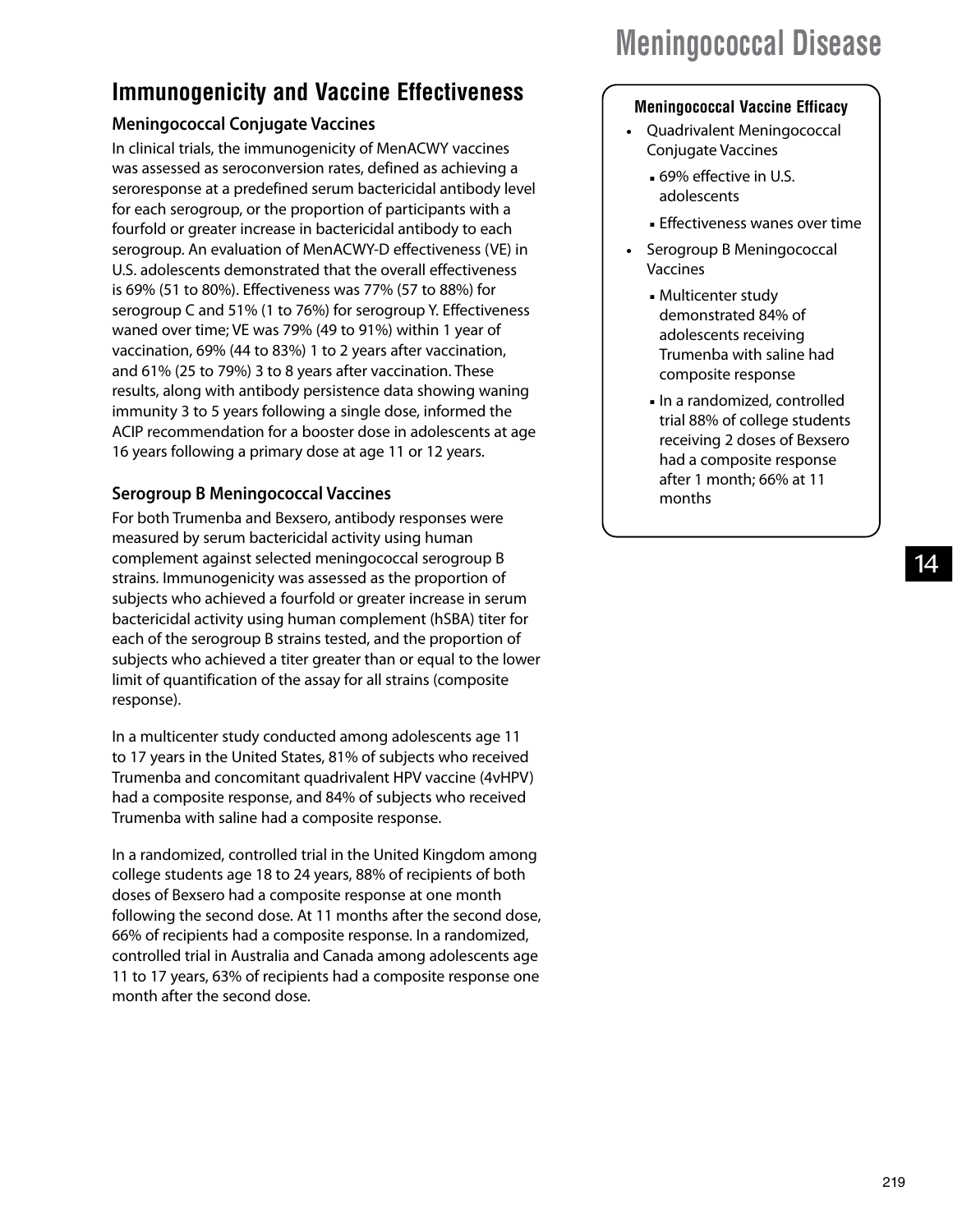#### **Meningococcal Vaccines Contraindications and Precaution**

- Contraindication
	- Severe allergic reaction to vaccine component or following prior dose
	- Severe allergic reaction after any of the following\*:
	- –A previous dose of Menactra, Menveo, or MenQuadfi
	- –Any component of Menactra, Menveo, or MenQuadfi vaccines
	- –Any other meningococcal, diphtheria toxoid-, tetanus toxoid-, or  $CRM_{197}$ -containing vaccine
- Precaution
	- Moderate or severe acute illness
	- Latex sensitivity (Bexsero only)

\*Contraindication for MenACWY vaccines

### **Meningococcal Vaccine Safety**

- Quadrivalent Meningococcal Conjugate Vaccines
	- Injection site pain, erythema
	- Irritability, drowsiness, myalgia, headache, fatigue, sleepiness, malaise
- Serogroup B Meningococcal Vaccines
	- Injection site pain, induration, erythema, swelling
	- Headache, fatigue, myalgia, arthralgia

### **Contraindications and Precautions to Vaccination**

As with other vaccines, a history of a severe allergic reaction (anaphylaxis) to a vaccine component or following a prior dose is a contraindication to further doses. Moderate or severe acute illness (with or without fever) in a patient is considered a precaution to vaccination, although persons with minor illness may be vaccinated.

Vaccination with MenACWY vaccine is contraindicated for persons who have had a severe allergic reaction (e.g., anaphylaxis) after any the following:

- A previous dose of Menactra, Menveo, or MenQuadfi
- Any component of Menactra, Menveo, or MenQuadfi vaccines
- Any other meningococcal, diphtheria toxoid-, tetanus toxoid-, or  $CRM_{197}$ -containing vaccine.

After reviewing safety studies, ACIP voted in 2010 to remove a history of Guillain-Barré syndrome (GBS) as a precaution for vaccination with any MenACWY vaccine including Menactra. However, a history of GBS continues to be listed as a precaution in the package insert for Menactra.

For both Bexsero and Trumenba, severe allergic reaction (e.g., anaphylaxis) after a previous dose or to any vaccine component is a contraindication for vaccination. Latex sensitivity is listed as a precaution for Bexsero because the tip caps of the prefilled syringes contain natural rubber latex. Menveo is prepared using media containing yeast extracts.

### **Vaccination during Pregnancy**

To date, no randomized clinical trials have been conducted to evaluate use of MenACWY or MenB vaccines in pregnant or lactating women. MenACWY vaccines are recommended for lactating women if otherwise indicated. ACIP recommends that Bexsero or Trumenba vaccination of pregnant women should be deferred unless the woman is at increased risk and, after consultation with her health care provider, the benefits of vaccination are considered to outweigh the potential risks.

## **Vaccine Safety**

### **Meningococcal Conjugate Vaccines**

In clinical trials of Menactra, the most common injection-site reactions were pain (31% to 69%) and erythema (3% to 43%). The most common systemic reactions in infants and children were irritability and drowsiness; in adolescents and adults the most common were myalgia, headache, and fatigue. Most symptoms were mild-to-moderate and resolved within three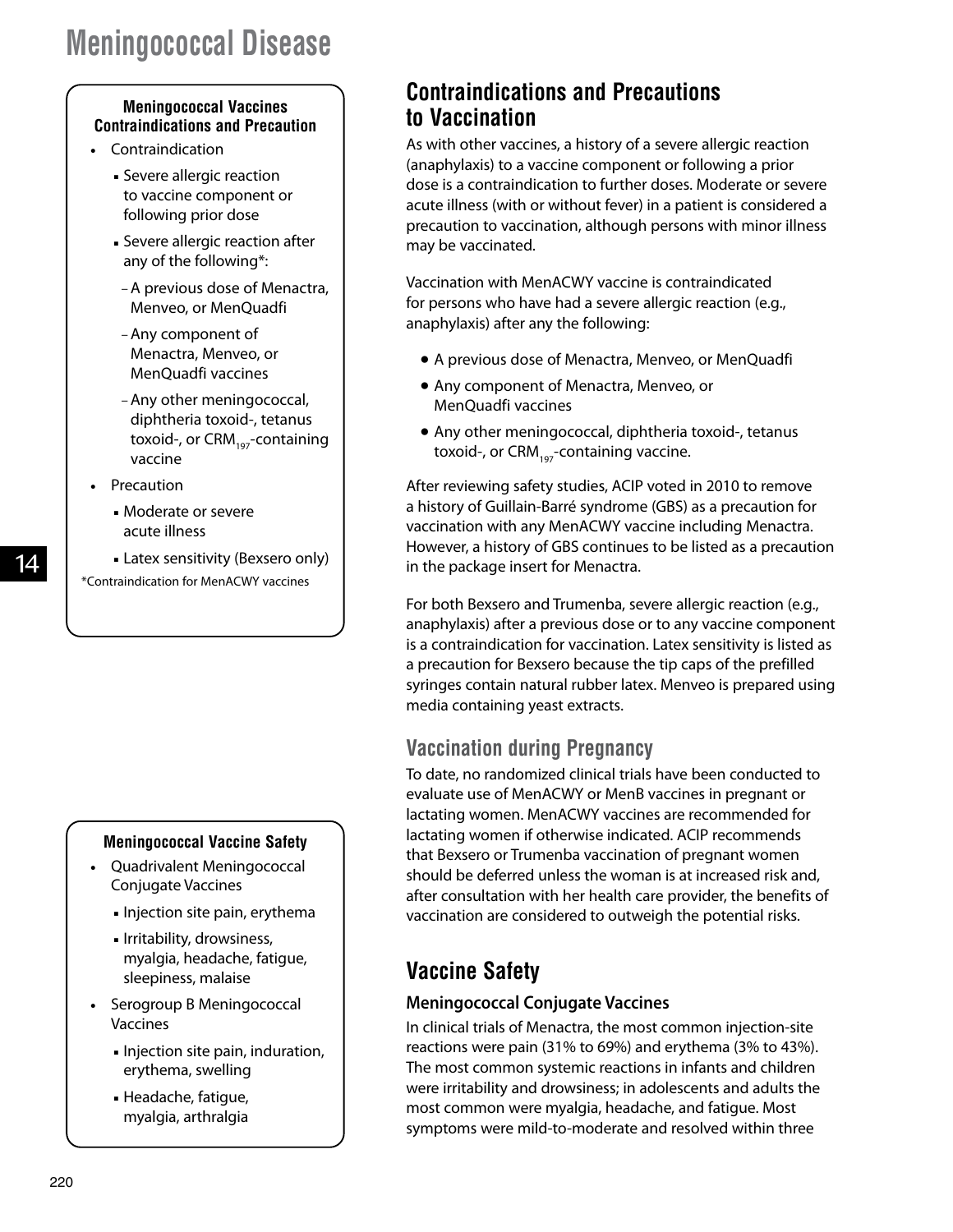days. The Vaccine Adverse Event Reporting System (VAERS) received 13,075 reports for Menactra from 2005 through June 2016, during which time over 70 million Menactra doses were distributed. The most commonly reported adverse events were injection site erythema, fever, and headache. Reported adverse events were consistent with the findings from pre-licensure studies, and no new safety concerns were identified. A cohort study in which 1.4 million doses of Menactra were administered found that Menactra vaccination was associated with a small risk of syncope and medically-attended fever but identified no new safety concerns.

In clinical trials of Menveo, the most common injection-site reactions were pain (8% to 54%) and erythema (12% to 39%). The most common systemic reactions in infants and toddlers were irritability and sleepiness. The most common in children were irritability, myalgia, headache, and sleepiness. In adolescents and adults, myalgia, headache, and fatigue were the most common. Most symptoms were mild-tomoderate and resolved within three days. VAERS received 2,614 reports for Menveo from 2010 through 2015, during which time 8.2 million Menveo doses were distributed. The most commonly reported adverse events were consistent with the findings from pre-licensure studies, and no new safety concerns were identified. In a postlicensure cohort study in which approximately 49,000 individuals aged 11 to 21 years received Menveo, an increased risk of Bell's palsy during the 84 days following vaccination was observed when Menveo was administered simultaneously with other vaccines but not when Menveo was administered alone. However, this finding was based on only eight patients, several of whom had other conditions or infections that might precede Bell's palsy. The importance of this finding is uncertain.

In clinical trials of MenQuadfi, the most common injection-site reaction after the primary dose in all age groups was pain (26% to 45%). The most common systemic reactions were myalgia, headache, and malaise. Solicited adverse reactions following a booster dose in adolescents and adults were comparable to those observed following primary vaccination. MenQuadfi was not yet in use at the time of this publication and postlicensure vaccine safety evaluations will be performed.

#### **Serogroup B Meningococcal Vaccines**

In clinical trials of Trumenba, the most common local reactions were injection site pain (72% to 93%), induration (21% to 37%), and erythema (10% to 24%). The most common systemic reactions were headache (27% to 67%), fatigue (30% to 66%), myalgia (21% to 40%), and arthralgia (11% to 33%). Most symptoms were mild-to-moderate and resolved within five days. VAERS received 1,719 reports for Trumenba from 2014 through June 2018. The most commonly reported adverse events were fever, headache, and injection site pain. Reported adverse

## **Meningococcal Disease**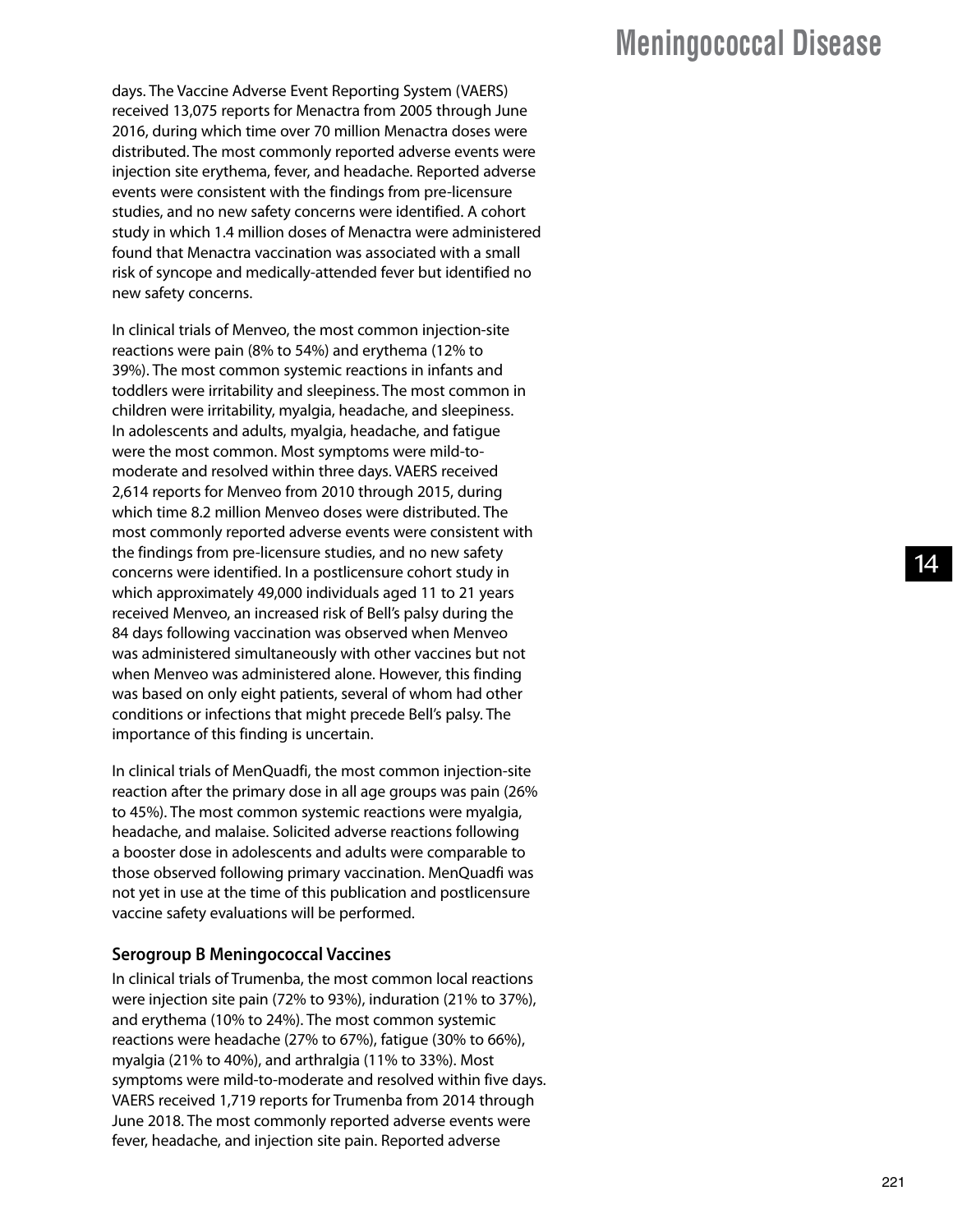events were consistent with the findings from pre-licensure studies, and no new safety concerns were identified. Adverse events following Trumenba were also evaluated during a mass vaccination campaign on a university campus in which over 10,000 doses were administered; rates of injection site pain, fatigue, myalgia, fevers, and chills were similar to those reported during clinical trials.

In clinical trials of Bexsero, the most common local reactions were injection site pain (82% to 98%), erythema (35% to 68%), swelling (26% to 47%), and induration (10% to 48%). The most common systemic reactions were headache (21% to 65%), fatigue (18% to 73%), myalgia (17% to 75%), and arthralgia (8% to 42%). VAERS received 1,470 reports for Bexsero from 2015 through June 2018. The most commonly reported adverse events were injection site pain, fever, and headache; transient decreased mobility of the arm where Bexsero was injected was also disproportionately reported. Otherwise, reported adverse events were consistent with the findings from pre-licensure studies, and no new safety concerns were identified. Adverse events following Bexsero were also evaluated during several mass vaccination campaigns in the United States and Canada. The most commonly reported adverse events were consistent with findings based on clinical trial data (e.g., fever, injection site pain, arm pain), and 0.88 syncopal events per 1,000 persons were observed in the U.S. evaluation.

### **Vaccine Storage and Handling**

MMenACWY (Menactra, Menveo and MenQuadfi) and MenB (Bexsero and Trumenba) should be maintained at refrigerator temperature between 2°C and 8°C (36°F and 46°F). Whenever possible, the lyophilized and liquid components of Menveo should be stored together.

The MenA (lyophilized) component of Menveo should only be reconstituted using the liquid C-W-Y component of Menveo. No other vaccine or diluent can be used for this purpose. The reconstituted vaccine should be used immediately but may be held at or below 25°C (77°F) for up to 8 hours.

Manufacturer package inserts contain additional information. For complete information on storage and handling best practices and recommendations, please refer to CDC's Vaccine Storage and Handling Toolkit, [https://www.cdc.gov/vaccines/hcp/](https://www.cdc.gov/vaccines/hcp/admin/storage/toolkit/storage-handling-toolkit.pdf) [admin/storage/toolkit/storage-handling-toolkit.pdf.](https://www.cdc.gov/vaccines/hcp/admin/storage/toolkit/storage-handling-toolkit.pdf)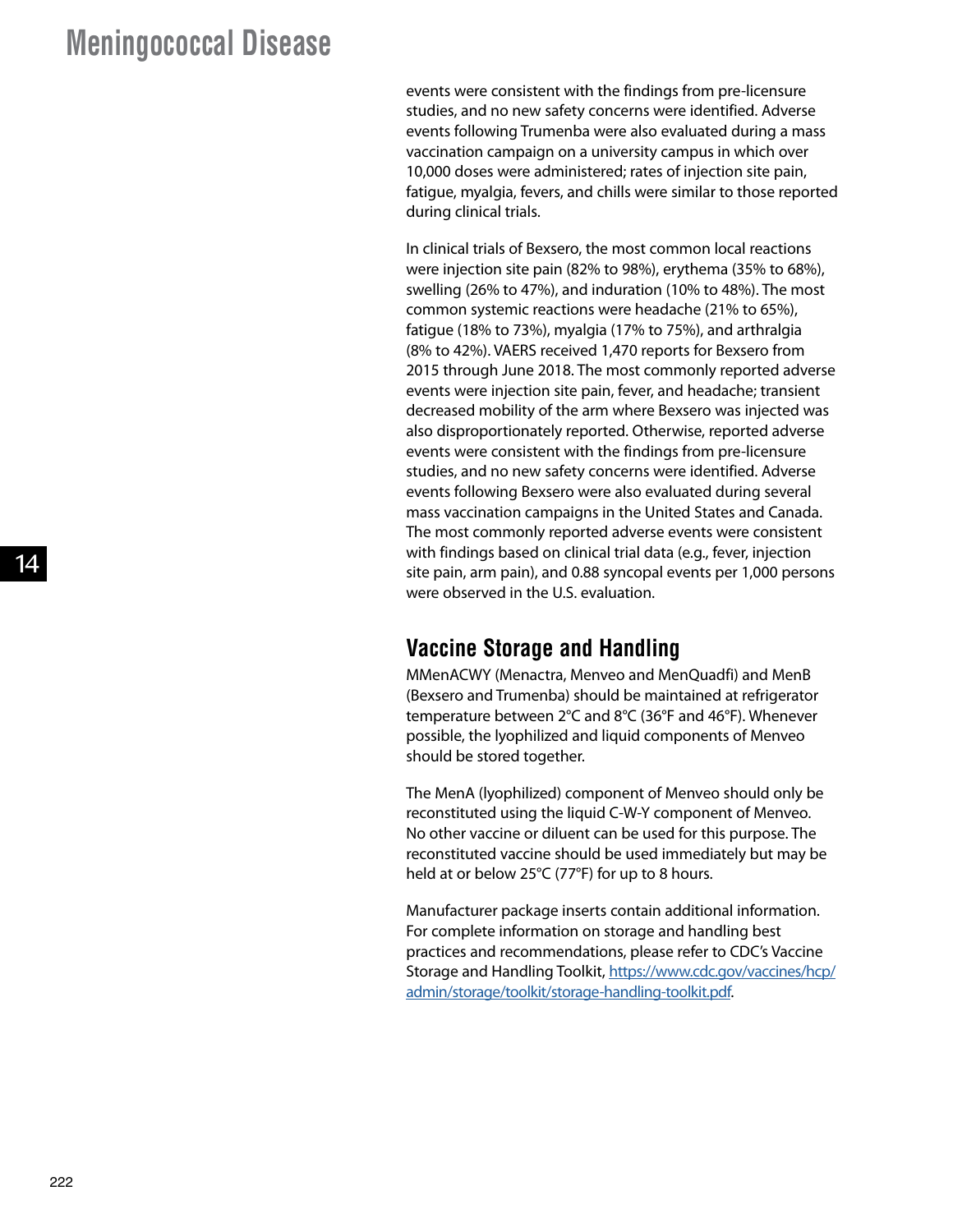### **Surveillance and Reporting of Meningococcal Disease**

Meningococcal disease is a reportable condition in all states. Healthcare personnel should immediately report any case of invasive meningococcal disease to local and state health departments. This is essential so that antimicrobial chemoprophylaxis can be rapidly administered to close contacts of the case. For guidance for state and local health department staff who are involved in surveillance activities for vaccine-preventable diseases, please consult the Manual for the Surveillance of Vaccine-Preventable Diseases, [https://www.cdc.](https://www.cdc.gov/vaccines/pubs/surv-manual/chapters.html) [gov/vaccines/pubs/surv-manual/chapters.html.](https://www.cdc.gov/vaccines/pubs/surv-manual/chapters.html)

### **Acknowledgements**

The editors wish to acknowledge Jennifer Hamborsky, Susan Hariri, and Andrew Kroger for their contributions to this chapter.

| <b>NOTES</b> |  |  |
|--------------|--|--|
|              |  |  |
|              |  |  |
|              |  |  |
|              |  |  |
|              |  |  |
|              |  |  |
|              |  |  |
|              |  |  |
|              |  |  |
|              |  |  |
|              |  |  |
|              |  |  |
|              |  |  |
|              |  |  |
|              |  |  |
|              |  |  |
|              |  |  |
|              |  |  |
|              |  |  |
|              |  |  |
|              |  |  |
|              |  |  |
|              |  |  |
|              |  |  |
|              |  |  |
|              |  |  |
|              |  |  |
|              |  |  |
|              |  |  |
|              |  |  |
|              |  |  |
|              |  |  |
|              |  |  |
|              |  |  |
|              |  |  |
|              |  |  |
|              |  |  |